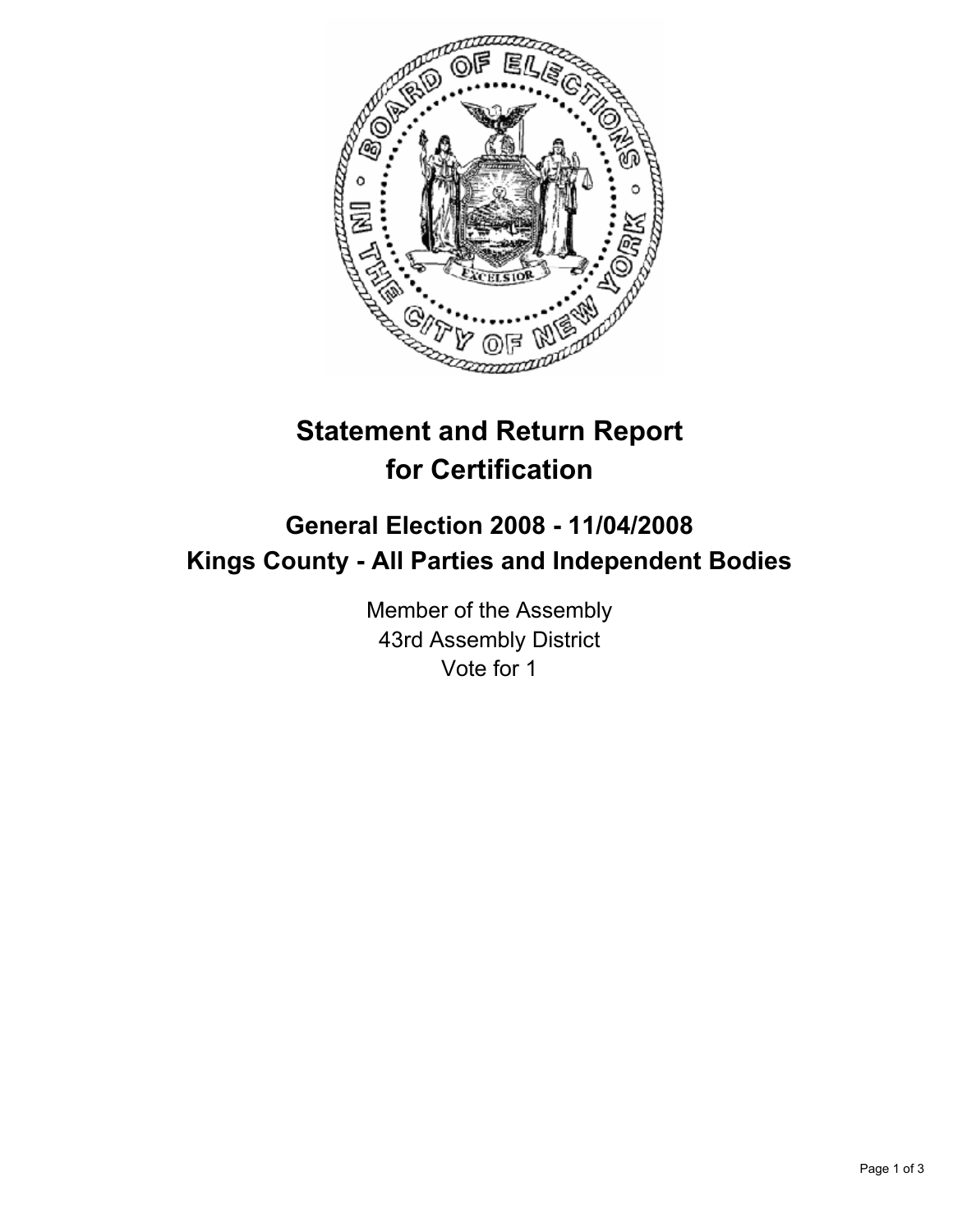

### **Assembly District 43**

| <b>PUBLIC COUNTER</b>           | 36,383 |
|---------------------------------|--------|
| <b>EMERGENCY</b>                | 430    |
| ABSENTEE/MILITARY               | 1,125  |
| AFFIDAVIT                       | 1,699  |
| <b>Total Ballots</b>            | 39,807 |
| KARIM CAMARA (DEMOCRATIC)       | 25,972 |
| STUART BALBERG (REPUBLICAN)     | 1,652  |
| STUART BALBERG (CONSERVATIVE)   | 444    |
| KARIM CAMARA (WORKING FAMILIES) | 797    |
| <b>Total Votes</b>              | 28,865 |
| Unrecorded                      | 10.942 |